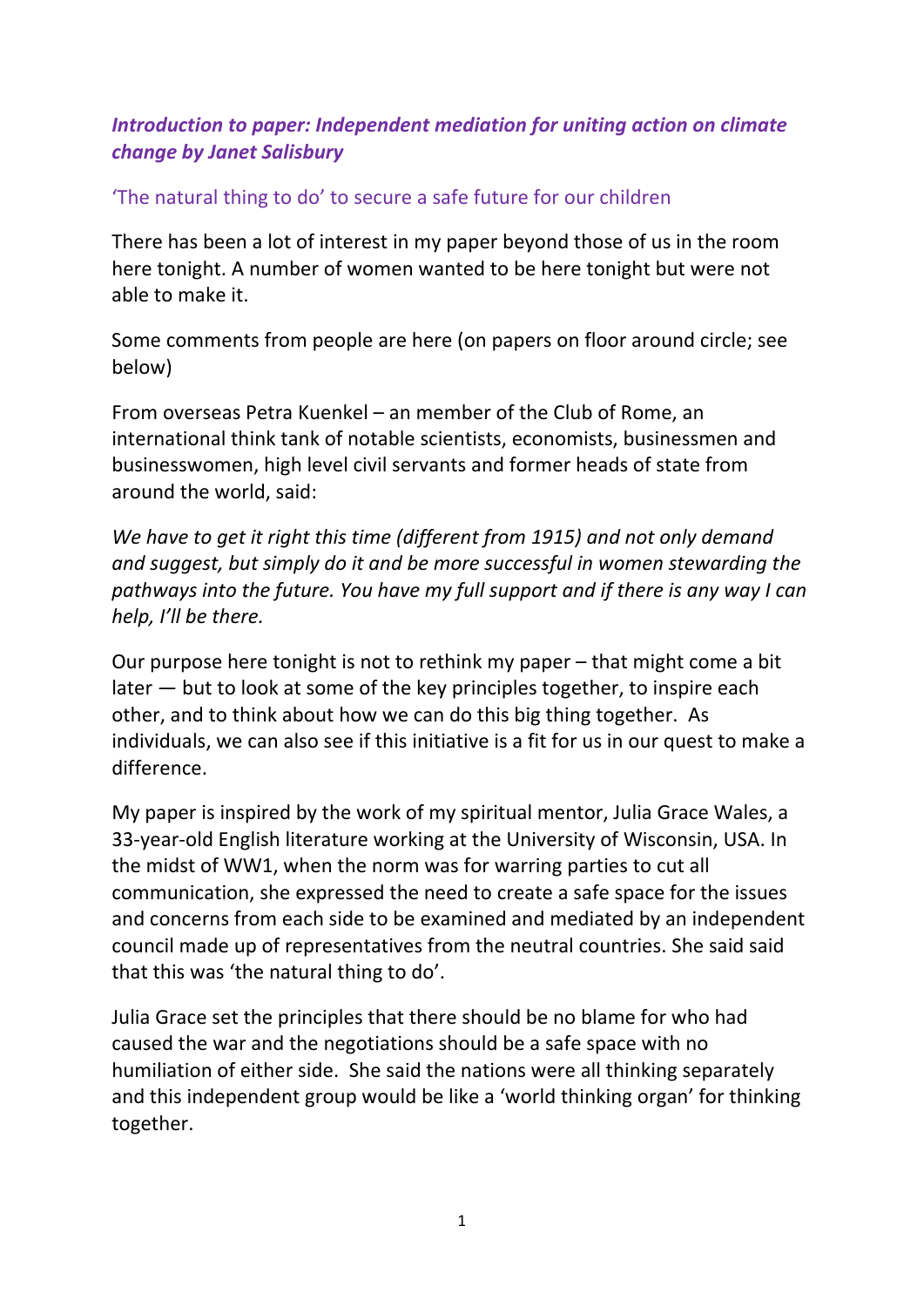This was pretty profound stuff for a young woman to come up with in 1914! Her paper was adopted as the official platform of several major peace conferences, the Government of Wisconsin, and was considered by US President Woodrow, as well as other world leaders, but was never formally adopted.

Building on Julia Grace's work in the context of climate change today, my paper is built around a number of overarching principles:

- Women can take the lead. Some people feel a little uncomfortable with this but I think there are good reasons to try. It has not happened before. It is an experiment. And we heard from the check in circle that it is an idea that resonates with women.
- Accept the science, as recommended by the IPCC, and reflected in the Paris Accord, and therefore need to transition quickly away from burning fossil fuels.
- Accept the need to sustain jobs and wellbeing of people during the transition away from fossil fuels

Then there are a number of other key principles that underpin the idea of mediation

- No blame for where we are at now
- Independence from political influence
- Collaborate across diverse voices
- Bring nurture of life for future generations, wildlife and the environment into public discourse

The problems of climate change, like other societal problem are very complex but political discourse tends to simplify that to short policy statements and slogans. These principles would allow us to address the uncertainties, admit what we don't know and think together about how to secure a safe future.

It seems like the natural thing to do.

As I have already said, I don't want to get bogged down in the details of what an independent mediation process would look like. We can set up working groups to look at that later. I would like to focus on the principles, the energy we are binging to the process and how we harness that to develop a movement to do this.

## **Some comments on the paper:**